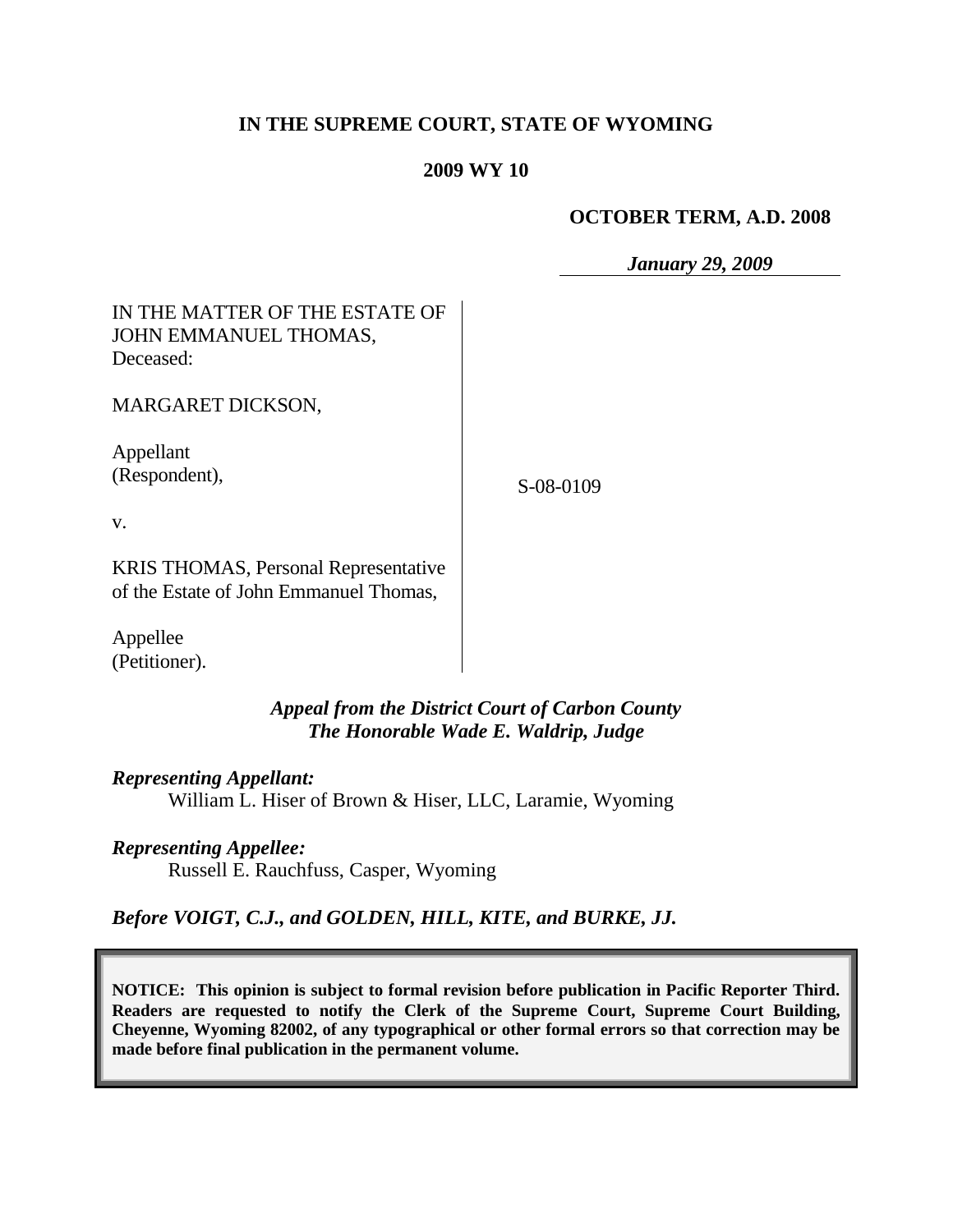### **HILL,** Justice.

[¶1] Appellant, Margaret Dickson (Dickson), seeks review of a district court order which quieted title to the property at issue in this appeal, to Dickson and the Appellee, the Estate of John Emmanuel Thomas (Thomas), "in equal shares as tenants in common." Thomas was Dickson"s brother. Dickson contends that the quiet title action should have resulted in recognition that the two siblings held title to the property as joint tenants with right of survivorship, and that the occurrence of Thomas"s death left Dickson as the sole owner of the property. We will affirm in part, reverse in part, and remand to the district court with directions that the district court enter summary judgment in favor of Dickson with respect to the property described in the Exhibit 1 Deed.

### **ISSUE**

[¶2] Dickson frames the issue thus:

Does a deed granting property to two unmarried persons as "tenants by the entireties with right of survivorship and not as tenants in common" create a joint tenancy or a tenancy in common?

Thomas did not provide a statement of the issue; however he recites this as a summary of his position:

> The trial court's findings were not clearly erroneous. The Exhibit 1 Deed was ambiguous. The trial court properly considered the Exhibit 2 Deed to determine grantors" intent. The trial judge did not commit a mistake, nor was he erroneous as a matter of law in going outside the four corners of the deed to determine intent.

### **FACTS AND PROCEEDINGS**

[¶3] The facts that must be used to resolve this case are set out in the district court"s order settling and approving the parties" stipulated statement of the evidence, as provided for by W.R.A.P. 3.03. The outcome of this case turns solely on a construction of the language of two deeds, as noted below. Thus we are presented with only questions of law, which we review *de novo*.

> A Petition to Quiet Title and for Determination of an Interest in Land was filed on May 29, 2007. An order for Notice and Hearing was signed by the District Court Judge on May 30, 2007, setting the matter for hearing on August 1,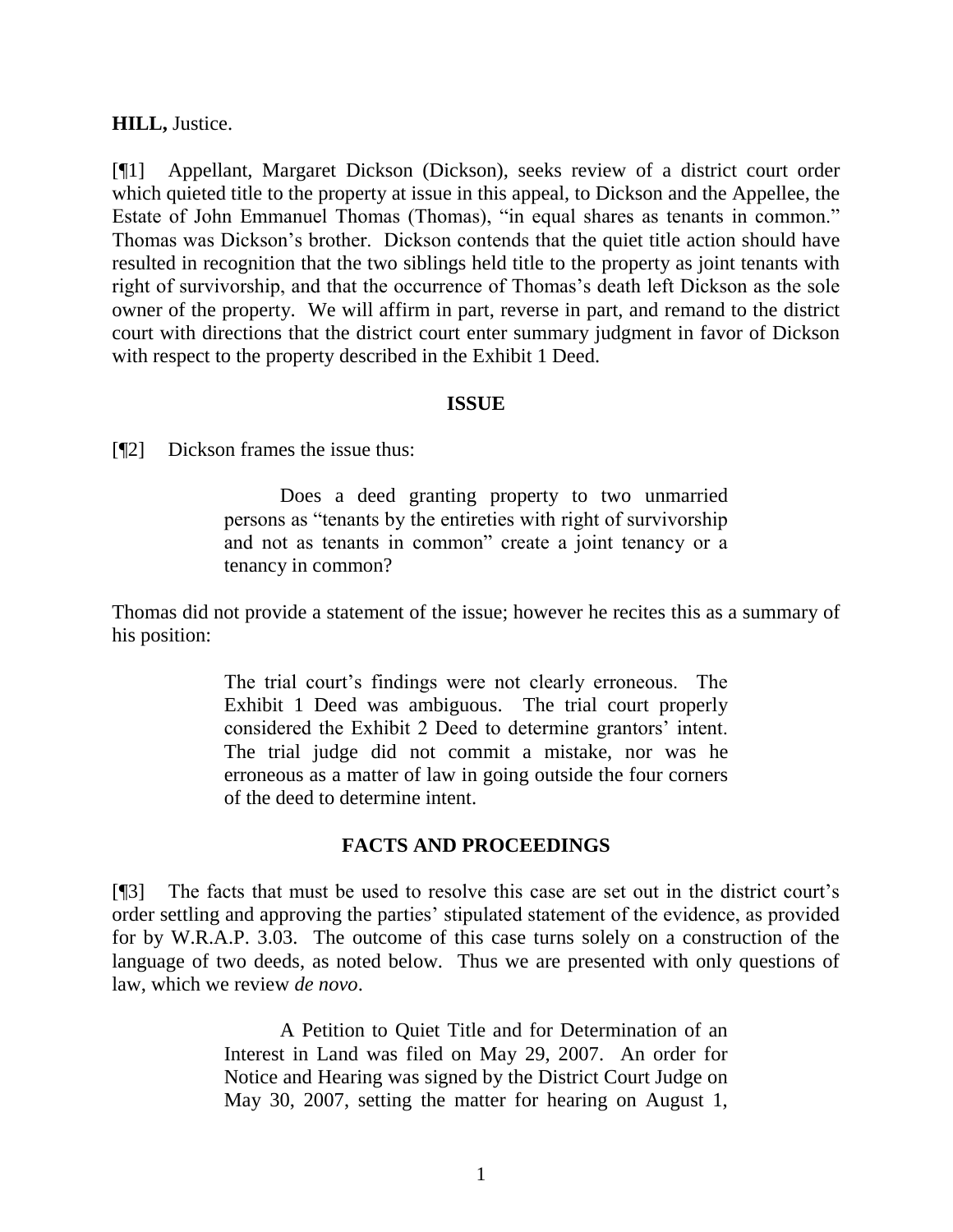2007 and delivered, which [Dickson] signed for on July 16, 2007.

At the hearing on August 1, 200[7], …Margaret Dickson appeared in person, together with the representative of the estate, Kris Thomas, and attorney for the estate, R.E. Rauchfuss, as well as attorney Frank Jones, who made a special appearance on behalf of Jason Thomas, one of the heirs, who was unable to attend. [Dickson] inquired to the Court whether she should get an attorney. The Honorable Wade E. Waldrip informed [Dickson] and all present [that] he would continue the hearing so that [Dickson] or heirs could seek counsel if they so chose, and to have their attorney[s] make an Entry of Appearance prior to the next hearing, which was continued to February 14, 2008. Notice of Hearing on Petition to Quiet Title and for Determination of Interest of Land in the above-named estate was sent via certified mail which was delivered and [Dickson] signed for on January 29, 2008, as appears from Exhibit 3 attached hereto.

A hearing on the *Petition to Quiet Title and for Determination of an Interest in Land* filed by Kris Thomas, Personal Representative of the Estate of John Emmanuel Thomas, was held on February 14, 2008. Ms. Thomas appeared in person with her attorney, R.E. Rauchfuss, appearing by phone. Ms. Dickson also appeared in person after having received a copy of the *Order for Notice and Hearing*.

At the hearing the following facts were presented by the Personal Representative:

On **8/19/1999** Mike G. Thomas and Dorothy J. Thomas, husband and wife, parents of decedent, transferred the real estate located in [detailed legal description] to **"John E. Thomas and Margaret E. Dickson, only children of Mike G. Thomas and Dorothy L. Thomas, as tenants by the tntireties (sic) with right of survivorship, and not as tenants in common"** by way of a Warranty Deed, filed at B-975, P-162 in the Carbon County Clerk"s office and attached hereto as **Exhibit 1**. Emily Thomas, Widow, previously transferred the real property described in Exhibit 1 to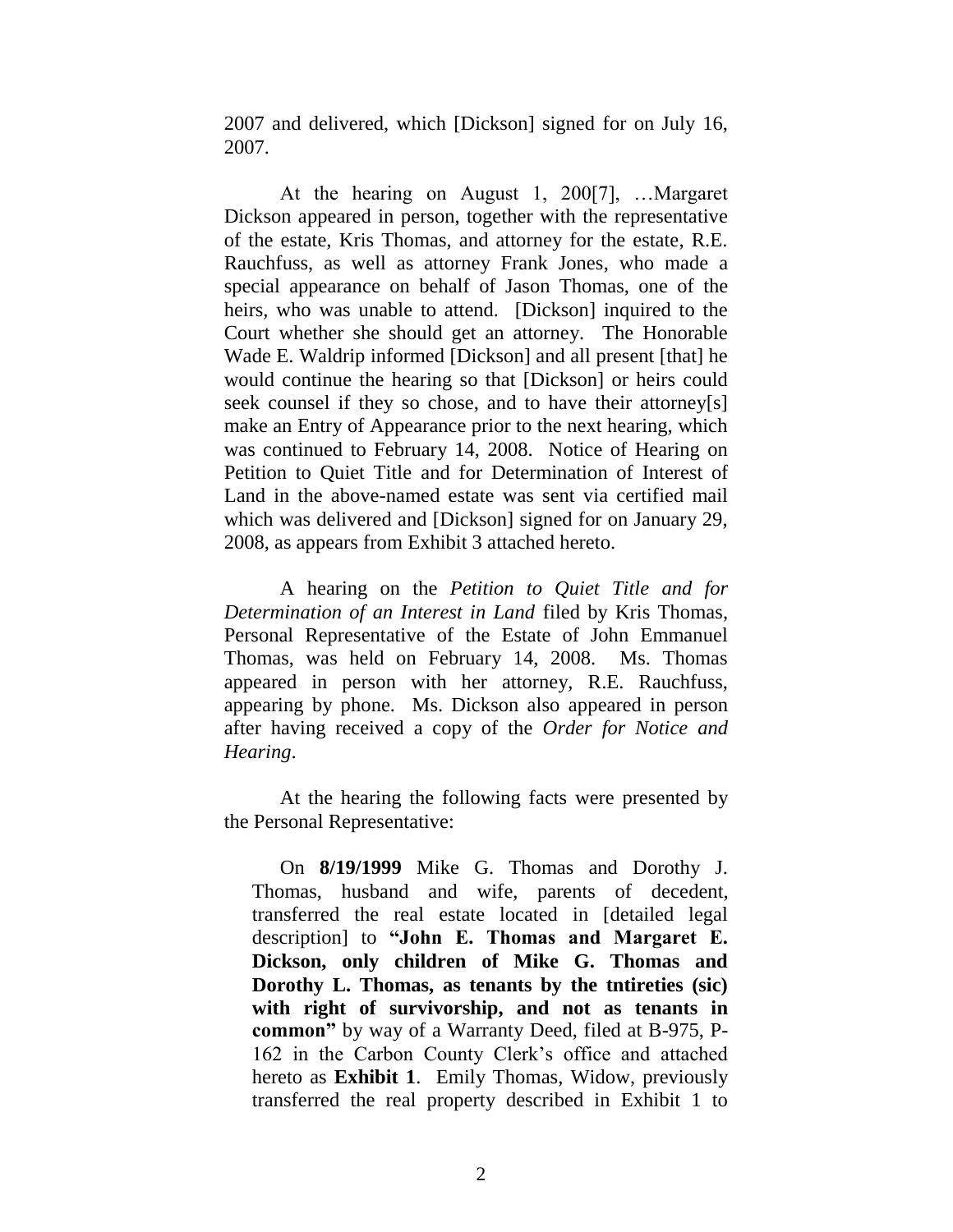Mike G. Thomas and Dorothy Thomas on 12/15/1965. (Bk. 472, Pg. 190, Carbon Co. Clerk)

On **9/23/1999** Mike G. Thomas and Dorothy J. Thomas transferred the adjacent property located in [detailed legal description] to **"John E. Thomas and Margaret E. Dickson, children"** by way of a Warranty Deed filed at B-976, P-398 in the Carbon County Clerk"s Office, and attached hereto as **Exhibit 2**. The [E]xhibit 2 Deed also reserved mineral rights, which was meaningless as there were no minerals to reserve because the prior Grantor Gooldy had already reserved them. The Exhibit 1 Deed was for and in consideration of \$10, whereas the Exhibit 2 Deed was for and in consideration of gift.

The Thomas family home was built on or near the property line of the Exhibit 1 Deed. The residence and surrounding curtilage are therefore located on both properties described in Exhibits 1 and 2. This is why the approximate one acre described in Exhibit 2 was purchased from John S. Gooldy, the prior owner, by Mike G. Thomas and Dorothy Thomas, Husband and Wife. (Bk. 363, Pg. 410, Carbon Co. Clerk). Mike and Dorothy Thomas lived in the residence described in Exhibits 1 and 2 until approximately 2005. Jason Thomas, decedent"s son, has lived in the home for about one  $1\frac{1}{2}$  years (sic), as a tenant, paying rent to Dorothy J. Thomas, under an agreement between Margaret Dickson, Kris Thomas, as Personal Representative of the Estate of John Emmanuel Thomas, and Dorothy Thomas.

John E. Thomas died on 1/1/2006, and an Estate was opened with Kris Thomas appointed Personal Representative on July 26 of 2006. Mike G. Thomas died on 4/28/2006 and no estate on his behalf has been opened. Margaret E. Dickson has not filed an affidavit of survivorship on the property described in Exhibit 1.

Margaret Dickson admitted that John E. Thomas was her brother, not her spouse. Ms. Dickson also admitted that the facts stated above were true or at least beyond her ability to dispute them.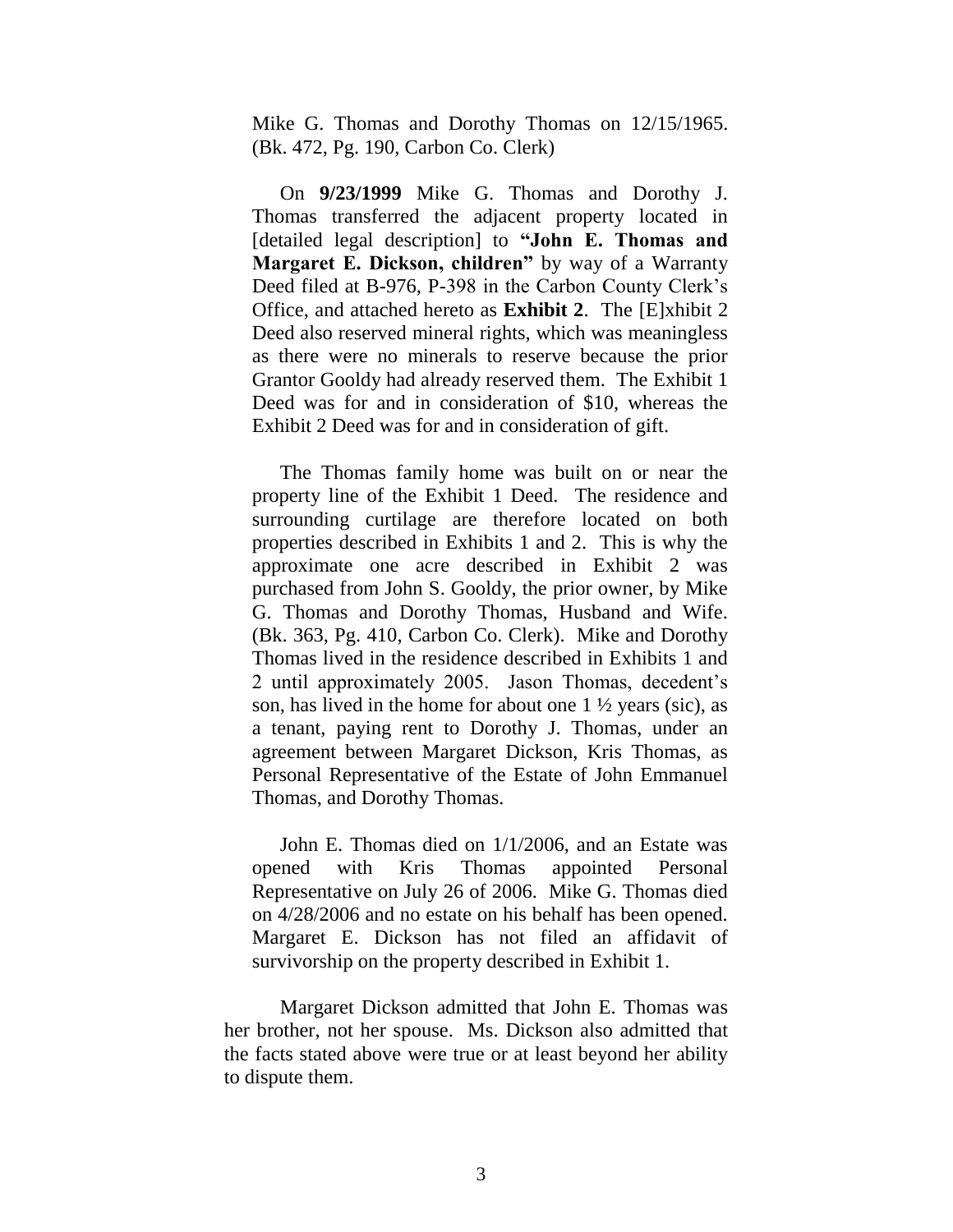[¶4] The district court issued an Order Quieting Title which was entered of record on March 12, 2008:

> THE ABOVE ENTITLED MATTER came before the Court at 11 A.M. on the  $14<sup>th</sup>$  day of February 2008 upon the Petition of the Estate of John Emmanuel Thomas to Quiet Title and determine the ownership of the below described real property, with Margaret Dickson, co-owner of the real property described herein, and Kris Thomas, Personal Representative of the Estate, the other co-owner of the real estate described herein, being present. The Court reviewed the brief and heard argument of the Attorney for the Estate, R.E. Rauchfuss, and also took testimony and heard argument of Margaret Dickson.

After being fully informed in the premises the COURT FINDS:

1. That the Warranty Deed in Exhibit 1 of the Estate"s Brief from Mike G. Thomas and Dorothy J. Thomas, husband and wife, to "John E. Thomas and Margaret E. Dickson, only children of Mike G. Thomas and Dorothy L. Thomas, as tenants by the tntireties (sic) with right of survivorship, and not as tenants in common" filed at B-975, P-162 in the Carbon County Clerk's office, defectively designates grantees as tenants by the entireties with rights of survivorship.

2. That as a legal result of the defective designation of grantees in Exhibit 1, the co-ownership designation defaults to tenants in common with no right of survivorship.

3. That Margaret Dickson and the Estate of John Emmanuel Thomas were co-owners of the real property described in Exhibit 1 and Parcel 1 as Tenants in Common.

4. That the real property described in Exhibit 2 and Parcel 2 was owned by John Emmanuel Thomas and Margaret Dickson as Tenants in Common.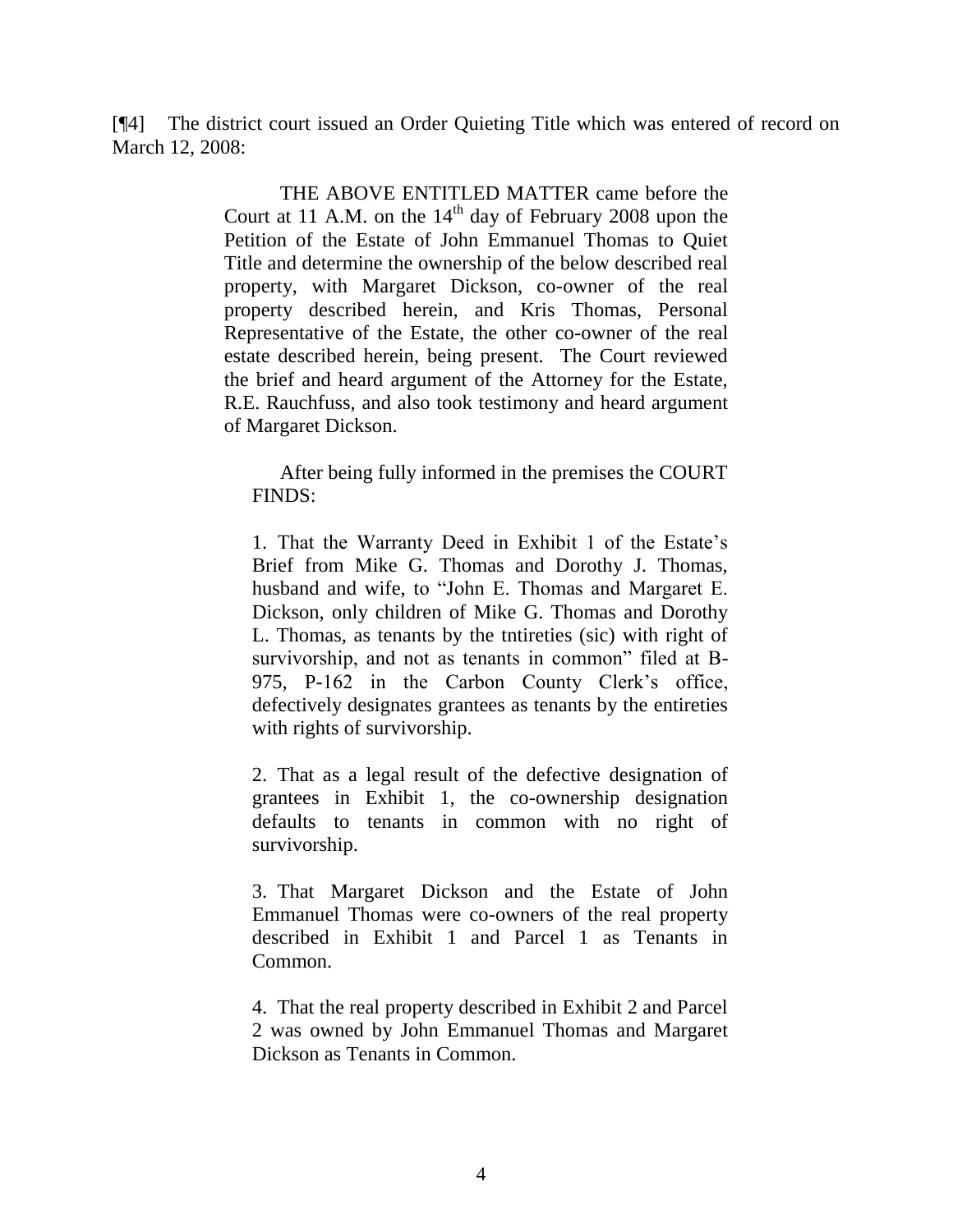[¶5] Based upon those findings the district court quieted ownership of the disputed property "in the names of, and all right title and interest in the above described property is set over to Margaret Dickson and the Estate of John Emmanuel Thomas in equal shares as Tenants in Common."

## **DISCUSSION**

### **Standard of Review**

[¶6] Because this was a trial to court, we apply this standard of review:

We review a district court's decision following a bench trial according to the following standards:

The factual findings of a judge are not entitled to the limited review afforded a jury verdict. While the findings are presumptively correct, the appellate court may examine all of the properly admissible evidence in the record. Due regard is given to the opportunity of the trial judge to assess the credibility of the witnesses, and our review does not entail re-weighing disputed evidence. Findings of fact will not be set aside unless they are clearly erroneous. A finding is clearly erroneous when, although there is evidence to support it, the reviewing court on the entire evidence is left with the definite and firm conviction that a mistake has been committed.

*Mullinnix LLC v. HKB Royalty Trust*, 2006 WY 14, ¶ 12, 126 P.3d 909, 916 (Wyo.2006) (citations omitted). Further, with regard to the trial court's findings of fact,

[W]e assume that the evidence of the prevailing party below is true and give that party every reasonable inference that can fairly and reasonably be drawn from it. We do not substitute ourselves for the trial court as a finder of facts; instead, we defer to those findings unless they are unsupported by the record or erroneous as a matter of law.

*Id*. The district court's conclusions of law however are subject to our de novo standard of review. *Id*.

*Addison v. Dallarosa-Handrich*, 2007 WY 110, ¶ 8, 161 P.3d 1089, 1091 (Wyo. 2007).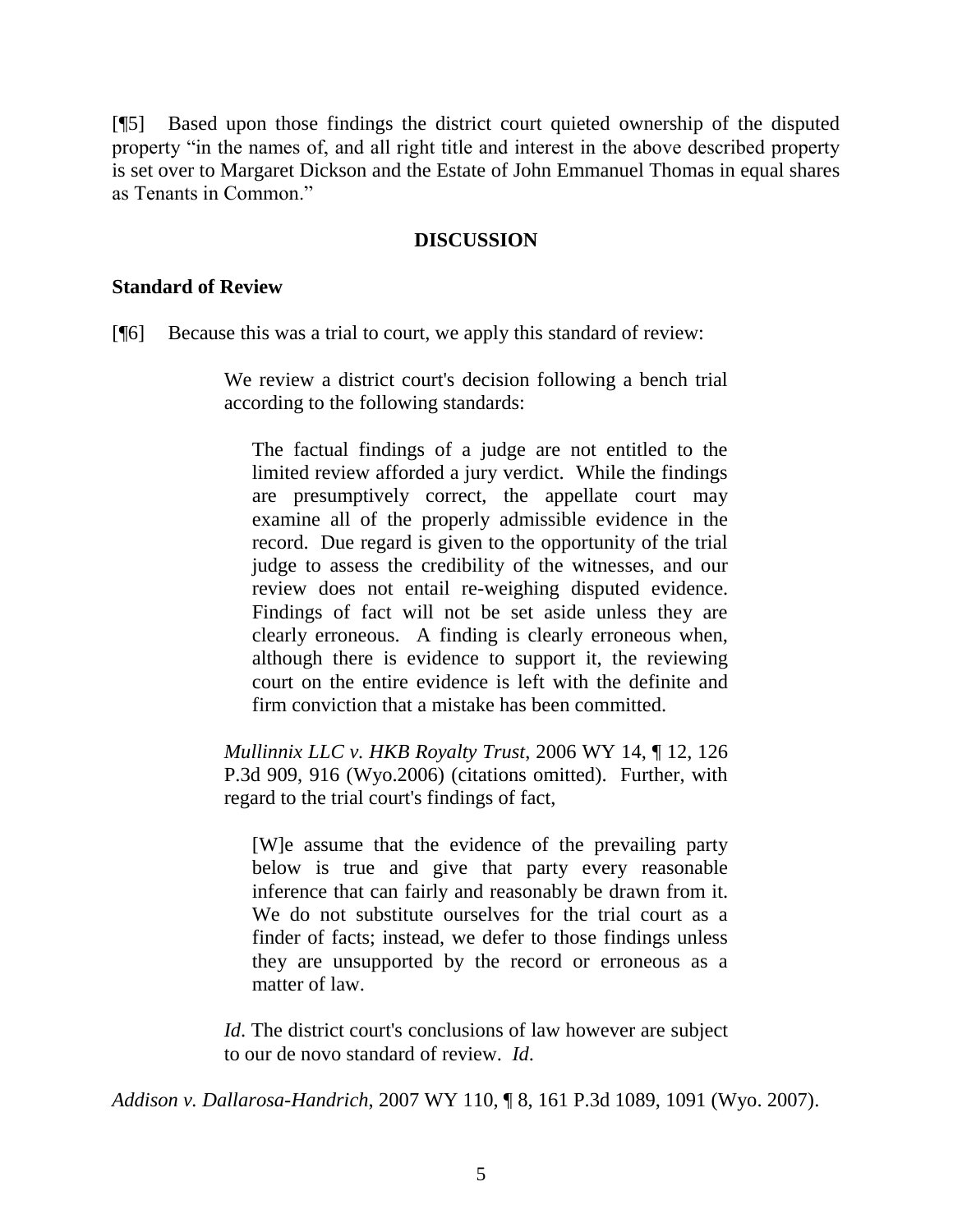#### **Did the District Court Err in Construing the Deeds**

[¶7] In *Ecosystem Resources v. Broadbent Land & Resources*, 2007 WY 87, ¶¶ 9-10, 158 P.3d 685, 688 (Wyo. 2007) we summarized the deed interpretation process:

> …Our deed interpretation rules focus on deriving the intentions of the parties. *Mullinnix LLC v. HKB Royalty Trust*, 2006 WY 14, ¶ 22, 126 P.3d 909, 919 (Wyo.2006); *Caballo Coal Co. v. Fid. Exploration & Prod. Co.*, 2004 WY 6, ¶ 11, 84 P.3d 311, 314 (Wyo.2004). We start with the language utilized by the parties to the deed, giving that language its plain and ordinary meaning. *Hickman v. Groves*, 2003 WY 76, ¶ 6, 71 P.3d 256, 258 (Wyo.2003). If the language is clear and unambiguous, we look only to the "four corners" of the deed in ascertaining the parties' intent. *Caballo Coal*, ¶ 11, 84 P.3d at 314.

> However, we have also recognized that, even if a contract is unambiguous, we can examine evidence of the circumstances surrounding the execution of the deed to arrive at the parties' intent. *Hickman*, ¶¶ 6-11, 71 P.3d at 257-58. Relevant considerations may include the relationship of the parties, the subject matter of the contract, and the parties' purpose in making the contract. *Id*.

[I]t has long been the law that we look to the meaning of terms at the time of execution of an unambiguous deed. In 1899, we stated in *Balch*, 9 Wyo. at 29, 59 P. at 436: "The rule in such cases [involving deed interpretation] is that the intention of the parties is to be ascertained by considering all the provisions of the deed, as well as the situation of the parties, and then to give effect to such intention if practicable." (emphasis added). Understanding the importance of the use of "surrounding circumstances" evidence is not difficult when you take into account the definition of "plain meaning" as used in contract interpretation cases. The "plain meaning [of a contract's language] is that "meaning which [the] language would convey to reasonable persons at the time and place of its use." " *Newman*, ¶ 12, 53 P.3d at 544, quoting *Moncrief v. Louisiana Land and Exploration Company*, 861 P.2d 516, 524 (Wyo.1993) (emphasis added).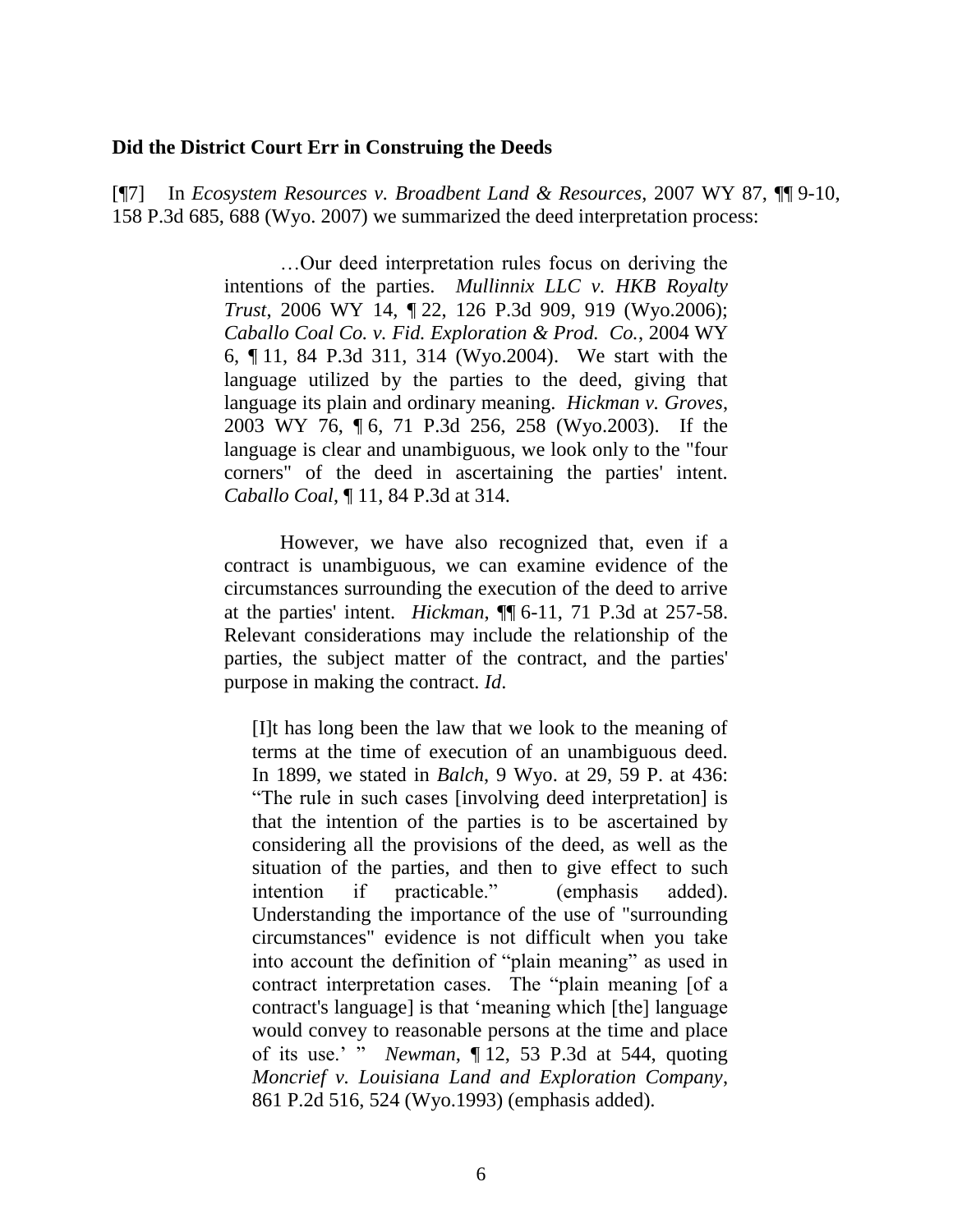### *Mullinnix*, ¶ 23, 126 P.3d at 919.

[¶8] Here, the grantor, apparently acting without legal advice, attempted to create a tenancy by the entireties in his son and daughter, but he also used the words "with right of survivorship and not as tenants in common." It is apparent that the grantor made a mistake and not a mistake such as is contemplated by a technical view of the term "mistake." See 23 Am.Jur.2d *Deeds* §§ 184-191 (2002 and Supp.2008). Rather, we think the deed on its face evidences a "mistake" as that term is used in common parlance: "mistake," "2: a wrong action or statement proceeding from faulty judgment, inadequate knowledge, or inattention: an unintentional error." *Webster's Third New International Dictionary*, 1446 (1986). Moreover, a joint tenancy can only be created by an act of the parties, but a joint tenancy may also be the result of an attempt to create an impossible tenancy by the entirety. 20 Am.Jur. 2d. *Cotenancy and Joint Ownership* § 11 (2005 Supp. 2008). Furthermore, 41 Am.Jur.2d *Husband and Wife* § 41 (2005 and Supp. 2008) explains:

> A Tenancy in common may be the end result of error or mistake, or of an ineffective attempt to create a tenancy by the entireties. Thus, it is generally held that a conveyance to parties mistakenly believed to be husband and wife, presumably as tenants by entirety, results in the creation of a tenancy in common, although a joint tenancy is sometimes held to have been created.

[¶9] We conclude that the deed at issue here was not ambiguous when all of its language is read together because tenancy in common is forthrightly eliminated. See Wendy Evans Lehmann, Annotation, 9 A.L.R.4<sup>th</sup> 1189, *Estate Created by Deed to Persons Described as Husband and Wife but not Legally Married*, esp. § 4[b] and [c](1981 and Supp. 2008); *Morgan v. Morgan*, 111 A.D.2d 790, 490 N.Y.S.2d 539, 540 (1985); *Wood v. Wood*, 264 Ark. 304, 571 S.W.2d 84, 85 (1978); *Beaton v. LaFord*, 79 Mich.App. 373, 261 N.W.2d 327, 328 (1978); *Coleman v. Jackson*, 286 F.2d 98, 99-103 (D.C. Cir. 1960). For these reasons, we hold that the district court erred in treating the Exhibit 1 Deed as creating a tenancy in common. That portion of the district court's judgment is reversed, and we remand to the district court to enter a judgment reflecting that after the death of her brother, Dickson is now the sole owner of the land described in the Exhibit 1 Deed.

[¶10] We begin our further analysis by noting that Wyo. Stat. Ann § 34-1-140 (LexisNexis 2007) provides:

> A joint tenancy or a tenancy by the entirety as to any interest in real or personal property may be established by the